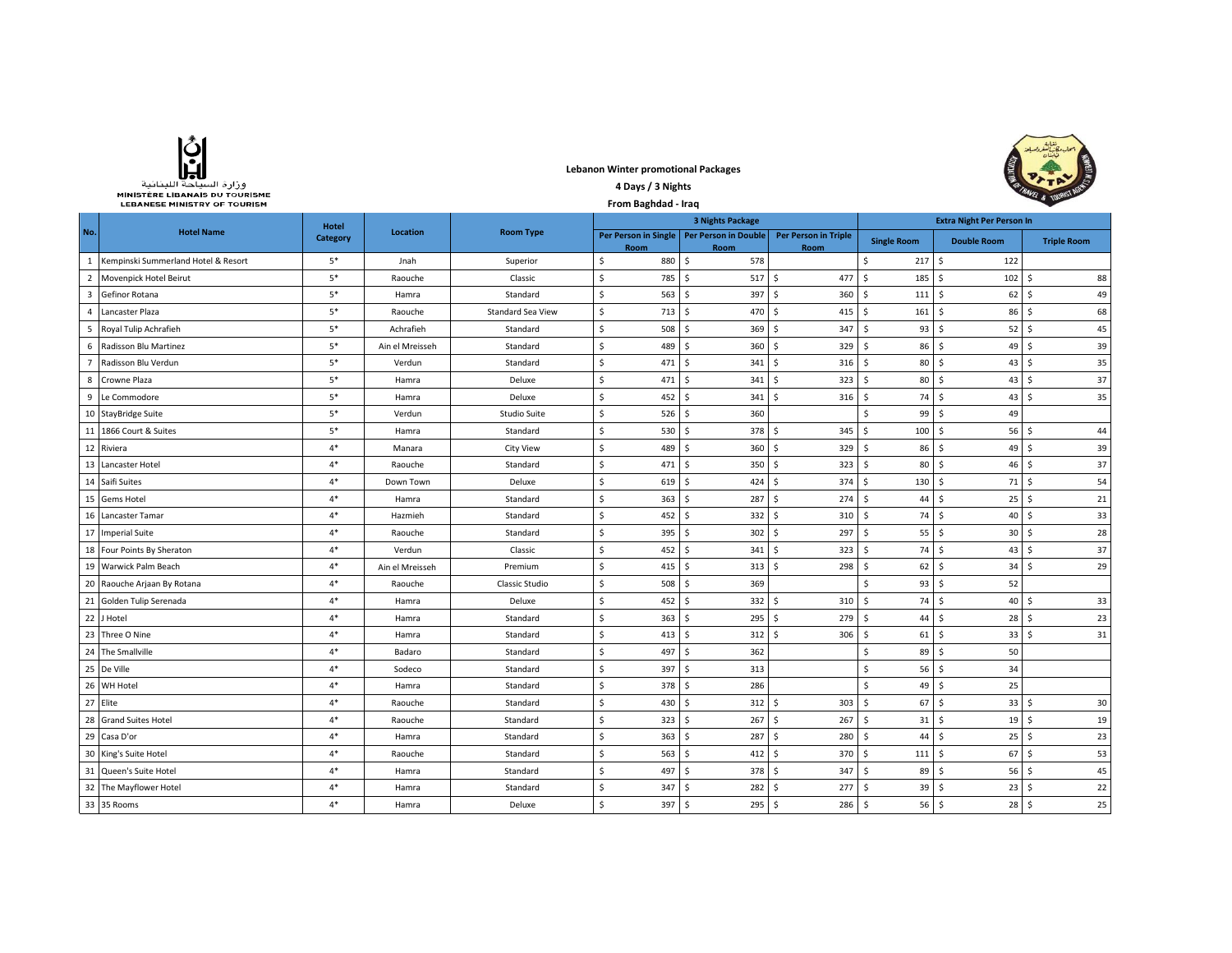| 34 Hilton Habtoor                               | $5*$ | Sin El Fil        | Guest Room                        | \$<br>637 | \$<br>434 \$            | 421       | \$<br>$136 \quad $$  | 74         | 70<br>- Ś            |
|-------------------------------------------------|------|-------------------|-----------------------------------|-----------|-------------------------|-----------|----------------------|------------|----------------------|
| 35 The Cosmopolitan                             | $4*$ | Sin El Fil        | Deluxe                            | \$<br>378 | \$<br>295S              | 279       | 49<br>Ŝ.             | 28<br>l \$ | -\$<br>23            |
| 36 Warwick Stone 55                             | $4*$ | Zalka             | Deluxe                            | \$<br>430 | Ś.<br>$320 \div$        | 315       | 67<br>S.             | l \$<br>36 | 34<br>-\$            |
| 37 Le Royal                                     | $5*$ | Dbayeh            | <b>Standard Sea View</b>          | \$<br>816 | Ś<br>$504 \quad $$      | 471       | Ŝ.<br>191            | l \$<br>96 | $\mathsf{s}$<br>84   |
| 38 The Ray Hotel & Studios                      | $4*$ | Ain Saadeh        | Standard                          | \$<br>491 | Ś.<br>360               |           | 62<br>Ŝ.             | 37<br>۱Ś.  |                      |
| 39<br>MonteVerde                                | $4*$ | MonteVerd         | <b>Standard Pool View</b>         | Ś<br>452  | Š.<br>341               |           | Š.<br>49             | l \$<br>31 |                      |
| 40<br>Al Bustan                                 | $5*$ | <b>Beit Mery</b>  | Loggia Room                       | Ś.<br>804 | Š.<br>526               |           | \$<br>167            | 93<br>S.   |                      |
| 41 Printania Palace                             | $5*$ | Broumana          | Standard                          | \$<br>537 | Ś<br>382                | -Ś<br>362 | Ŝ.<br>78             | 44<br>۱Ś.  | 38<br><sup>5</sup>   |
| 42 Majestic Byblos Grand Hotel                  | $5*$ | <b>Byblos</b>     | Standard                          | Ś.<br>452 | Ś<br>350S               | 335       | 62<br>S.             | 40<br>l S  | 35<br>-Ś             |
| 43 Byblos Sur Mer                               | $5*$ | <b>Byblos</b>     | Deluxe Sea View                   | \$<br>508 | Ś.<br>369 <sup>5</sup>  | 341       | Ŝ.<br>80 \$          | 46         | 37<br>- Ś            |
| 44 Regency Palace Adma                          | $5*$ | Adma              | Standard                          | \$<br>680 | Ś<br>492 \$             | 440       | $142 \quad$ \$<br>\$ | 89         | 72<br>-\$            |
| 45 Monte Boutique Casino                        | $5*$ | Jounieh           | Luxury                            | \$<br>514 | \$<br>$363 \quad $5$    | 353       | Ŝ.<br>86             | l s<br>46  | 43<br>Ŝ.             |
| 46 Grey Pearl Suites                            | $5*$ | Jounieh           | Premium Sea / Mountain View       | \$<br>636 | Ś<br>438 \$             | 438       | Ŝ.<br>127            | 72<br>l s  | 72<br>-\$            |
| 47 Bel Azur                                     | $4*$ | Jounieh           | Standard                          | \$<br>421 | Š.<br>316 <sup>5</sup>  | 323       | 56<br>Ŝ.             | l \$<br>31 | 33<br>S.             |
| 48 Queens Land                                  | $4*$ | Jounieh           | Deluxe                            | \$<br>355 | Ś<br>282                | 285<br>-Ś | Ŝ.<br>33             | 19<br>l s  | 20<br>-Ś             |
| 49 Bay Inn                                      | $4*$ | Jounieh           | Deluxe                            | \$<br>355 | $282 \quad $$<br>Š.     | 285       | $\mathsf{S}$<br>33   | l s<br>19  | 20<br>Ŝ.             |
| 50 Al Murjan Palace Hotel                       | $4*$ | Jounieh           | Deluxe                            | Ś<br>373  | Ś.<br>290S              | 296       | Ŝ.<br>39             | 22<br>l \$ | 24<br>-\$            |
| 51 Reston                                       | $4*$ | Jounieh           | Deluxe Mountain View              | \$<br>438 | \$<br>$324$ \$          | 309       | Ŝ.<br>61             | l \$<br>33 | 28<br>S.             |
| 52 Burj On Bay                                  | $4*$ | Jounieh           | Deluxe                            | \$<br>462 | Ś<br>335                | S.<br>315 | 69<br>Ŝ.             | l s<br>37  | 30<br>Ŝ.             |
| 53 Bzommar Palace                               | $4*$ | Bzommar / Harissa | <b>Standard Mountain View</b>     | Ś<br>452  | Ś.<br>332               |           | Ŝ.<br>62             | 34<br>۱Ś.  |                      |
| 54 InterContinental Mzaar Mountain Resort & Spa | $5*$ |                   | Standard (WeekDay)                | \$<br>687 | Ś<br>440                |           | 128<br>\$            | 64<br>۱s   |                      |
|                                                 |      | Kfardebiane       | Standard (WeekEnd)                | \$<br>771 | Ś.<br>482               |           | \$<br>156            | l \$<br>78 |                      |
| 55 Scappa Resort                                | $4*$ | Ajaltoun          | Standard (WeekDay)                | \$<br>600 | Ś<br>397                | Ŝ.<br>249 | 99<br>\$             | 49<br>۱Ś.  | 41<br>-S             |
|                                                 |      |                   | Standard (WeekEnd)                | \$<br>674 | \$<br>434 \$            | 249       | \$<br>123            | l \$<br>62 | 49<br>- Ś            |
| 56 Lodge In Faraya                              | $4*$ | Faraya            | Standard                          | \$<br>711 | Ŝ.<br>471 \$            | 427       | $136 \quad $$<br>\$  | 74         | 60<br>-\$            |
| 57 San Giorgio Hotel                            | $4*$ | Faraya            | Standard                          | \$<br>471 | \$<br>$332 \quad $$     | 323       | $56$ \$<br>\$        | 28         | 25<br>Ŝ              |
| 58 Le Pavé Ain Aar                              | $4*$ | Ain Aar           | Deluxe Urban View                 | \$<br>458 | Ś<br>363                |           | <sub>S</sub><br>68   | 46<br>l s  |                      |
| 59 Cherry Blossom Boutique Hotel                | $4*$ | Bhamdoun          | <b>Standard Room Without View</b> | Ś<br>915  | $554$ \$<br>\$          | 527       | 220<br>Ŝ.            | l s<br>110 | 101<br><sup>\$</sup> |
| 60 Valley View                                  | $4*$ | Hammana           | Standard                          | \$<br>477 | Š.<br>353               |           | 62<br>Ŝ.             | 37<br>۱Ś.  |                      |
| 61 Golden Tulip                                 | $4*$ | Aley              | Standard                          | Ś.<br>532 | Ś.<br>381               | Ŝ.<br>353 | 93<br>Ŝ.             | l \$<br>52 | 43<br>-Ś             |
| 62 Byout Ghalboun                               | $4*$ | Ghalboun          | Lavandre                          | \$<br>687 | Ś<br>440                |           | Ŝ.<br>140            | 70<br>l \$ |                      |
| 63 Al Fundok                                    | $4*$ | Maasser Ech Chouf | Standard                          | \$<br>414 | Ś<br>$322 \quad$ \$     | 310       | Ŝ.<br>$49$ \$        | 31         | 27<br>- Ś            |
| 64 Bkerzay                                      |      | Chouf             | Superior (WeekDay)                | \$<br>804 | 498 \$<br>Ś.            | 453       | Ŝ.<br>179            | 89<br>l \$ | 74<br>-\$            |
|                                                 | $4*$ |                   | Superior (WeekEnd)                | \$<br>667 | $\frac{1}{2}$<br>430 \$ | 408       | $133 \quad $5$<br>\$ | 67         | 59<br>l\$            |